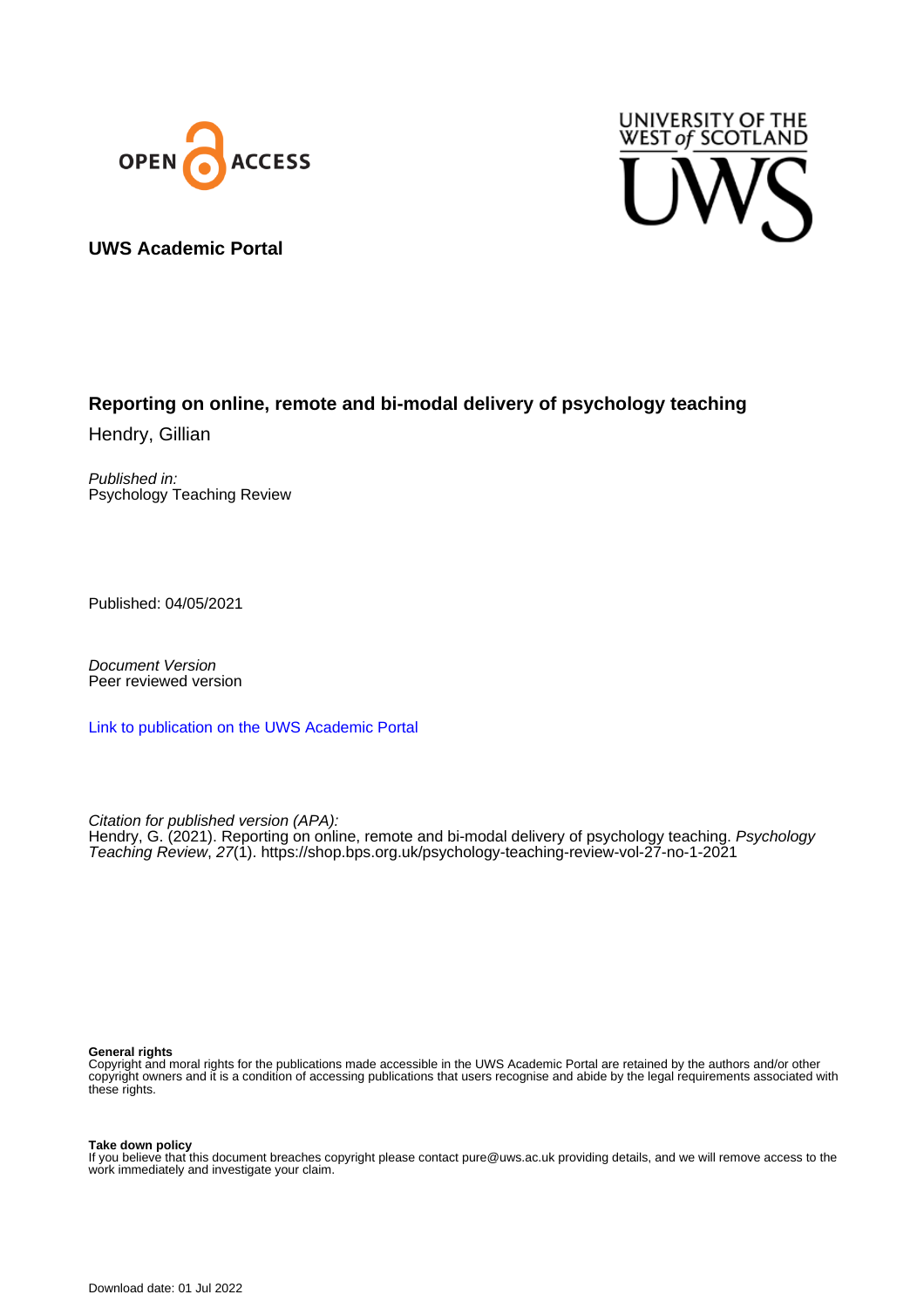## **Editorial: Reporting on online, remote and bi-modal delivery of psychology teaching.**

### **Gillian Hendry**

Another issue of PTR amidst the pandemic. At the time of writing this editorial, we are approaching the one-year anniversary of life in the UK officially being in 'lock down'. There is, however, light at the end of the tunnel, and hopefully by the time you read this, society will have some semblance of normality again.

### But what about education?

The landscape of teaching and learning has changed considerably over the past year. While 'zoom' was once a verb used to detail the speed at which a Friday afternoon's workload was undertaken, it is now more conducive to the portal into work. This brings me to the focus of this current special edition: reporting on online, remote and bi-modal delivery of psychology teaching.

There has been an explosion of research in the past year focusing on teaching and learning during Covid-19, looking at the likes of online pedagogical strategies (Ferdig et al., 2020), managing the conversion of face to face courses to an online modality (Ortiz, 2020), supporting students (Bao, 2020; Daniel, 2020), and digital teacher competence (König et al., 2020; Mishra et al. 2020; Verma et al., 2020). This issue of PTR, however, explores the online teaching of psychology specifically, and we have an array of articles for you to enjoy.

To begin, Dr Kantaris brings us a consideration of how to support students during this unsettling time, questioning what it will take for them to 'ride out' the impact of COVID-19 on their work efforts. The paper highlights the importance of communication from the academic institution, support from the supervisor, having a Plan B, looking after mental health, and managing expectations as ways in which we can offer our support to students during these unusual times.

Next, Madeleine Pownall and colleagues report findings from two studies investigating subject choice as predictors of undergraduate attainment and academic preparedness in Psychology. Results show, interestingly, that in general, mathematical-based A-level subjects but not psychology A-level more effectively prepare students for some of the academic skills required to succeed in a psychology degree (although studying psychology at A-level prepares students well for subjectspecific content).

Dr Muse et al. detail an exploration of a blended e-learning approach for teaching statistics within undergraduate psychology. The e-learning activities were found to be valued by students and staff due to the interactive and flexible approach to learning they offered. The authors note that the blended strategy offered an opportunity for students to develop intrinsic motivation to learn statistics, and that social support from peer networks and 'live' tutor feedback facilitated deeper learning.

Dr Eman reports on practice in a technologically developing 'female students' university in Pakistan in terms of shifting from face to face learning to online teaching, research and internship. The author reflects on their experiences in terms of lecturing and class participation, classroom resources for student engagement, class discipline, internship and theses supervision, challenges to online assessment and international research collaboration and professional development,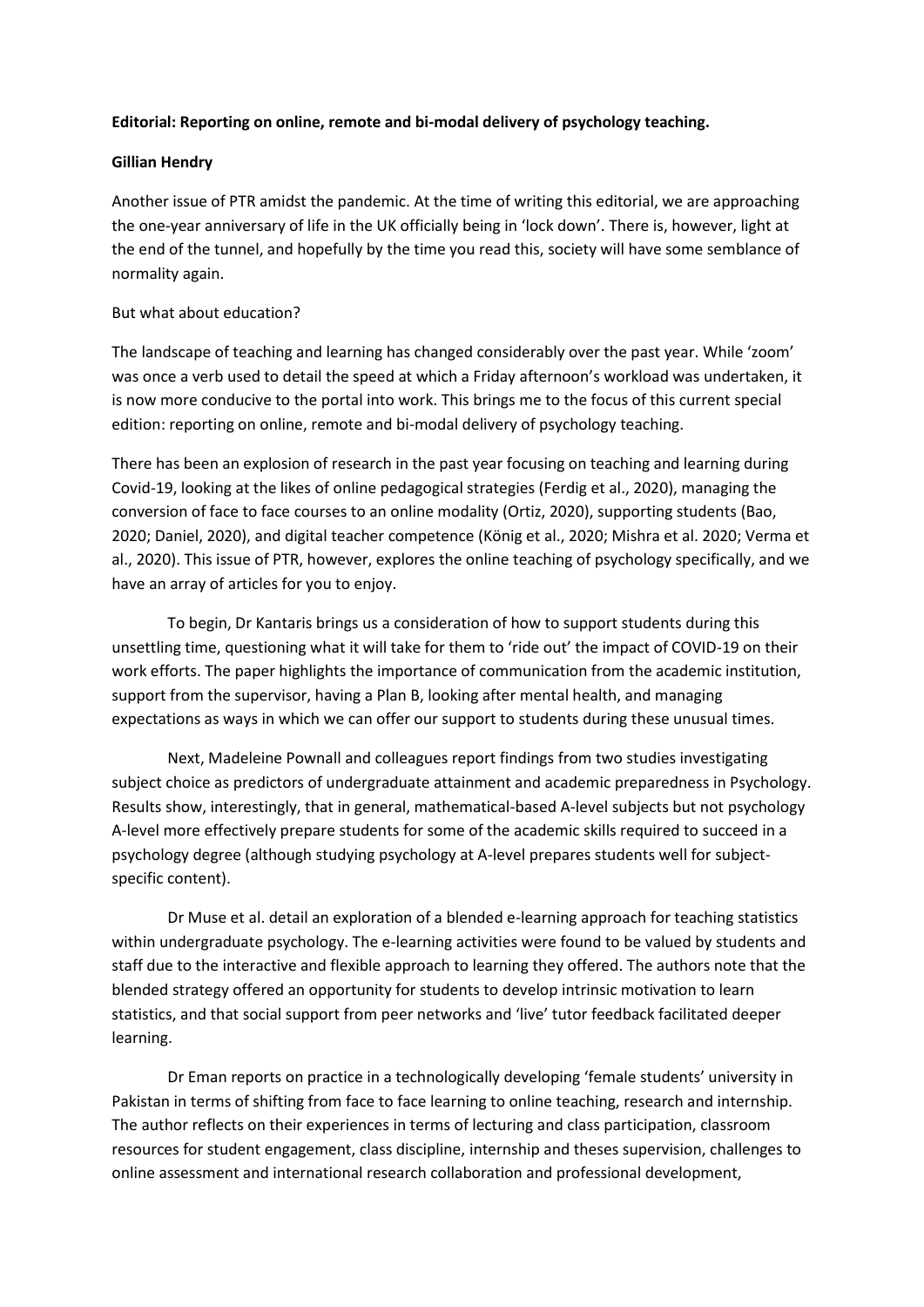concluding that although there is evidence that students have adjusted to the online system of learning and career development, there are still challenges to consider in terms of problematic surroundings, technological issues, and lack of real time interaction with teachers and peers.

Focusing on students' understanding of psychological literacy in the UK undergraduate curriculum, Dr Harris and colleagues demonstrate that although students are mostly unaware of the term 'psychological literacy', they generally do understand, recognise, and value its attributes. In a second paper, Dr Harris and team investigate students' perceptions of online lecture delivery, detailing that students enjoy both the structured nature of live sessions and the flexibility of recorded lectures, suggesting a preference for a hybrid approach to online learning, though noting that of more importance is lecturing style.

In addition, we have three book reviews in this issue, also focused on online learning. Firstly, Angus Lloyd Bean and Dr Megan Bean have reviewed *Best Practices for Administering Online Programmes*. Dr Dely Elliot has reviewed *Essentials for Blended Learning (2nd Edition)*, and Dan Xing has reviewed *A Pocket Guide to Online Teaching: Translating the Evidence-Based Model Teaching Criteria (1st Edition).* My thanks go to them for their insightful comments.

I would like to take this time to formally welcome Dr Wendy Sims-Schouten and Dr Louise Taylor (Bunce) to the PTR Editorial team. Dr Sims-Schouten is a Reader (Associate Professor) in Childhood Studies and Director of Postgraduate Studies in the School of Education & Sociology at the University of Portsmouth, researching in the areas of mental wellbeing of children in care, care leavers and children from disadvantaged and marginalised communities and bullying and childhood obesity. She is the coordinator of the Mental Health in Childhood & Education (MICE) Hub at the University of Portsmouth and Associate Editor for the Journal of Social and Political Psychology, as well as Editorial Board member for the Journal of Psychological Therapies. Dr Taylor (Bunce) is a Principal Lecturer for Student Experience at Oxford Brookes University. She has taught psychology for over 15 years, and for the last 4 years has taught social work students developmental psychology and research methods. Her research focuses on educational issues relating to inclusion, identities, and wellbeing in higher education.

Additionally, the planning for the 2021 (online) DART-P conference is well under way. The conference theme is: Sharing best practice; the future of psychology and evidence-based teaching. The submission deadline has been extended to the  $19<sup>th</sup>$  of May, so please do think about sharing your work with us. Please see the BPS website for more details.

Finally, I would like to thank the PTR team (Rebecca Stack, Karen Goldsmith, Wendy Sims-Schouten, and Louise Taylor) for their support with this issue, in addition to the team of reviewers who continue to offer excellent feedback, ideas and advice on the papers we receive. Please do continue to send original research articles, practice exchange pieces, letters to editors, reviews etc. to our mailbox[: ptr@bps.org.uk.](mailto:ptr@bps.org.uk) You can also follow us on Twitter: @PsychTeachRev.

Dr Gillian Hendry, PTR Guest Editor

#### References

Bao, W. (2020). COVID-19 and online teaching in higher education: A case study of Peking University. *Human Behaviour and Emerging Technologies, 2*(2), 113-115.